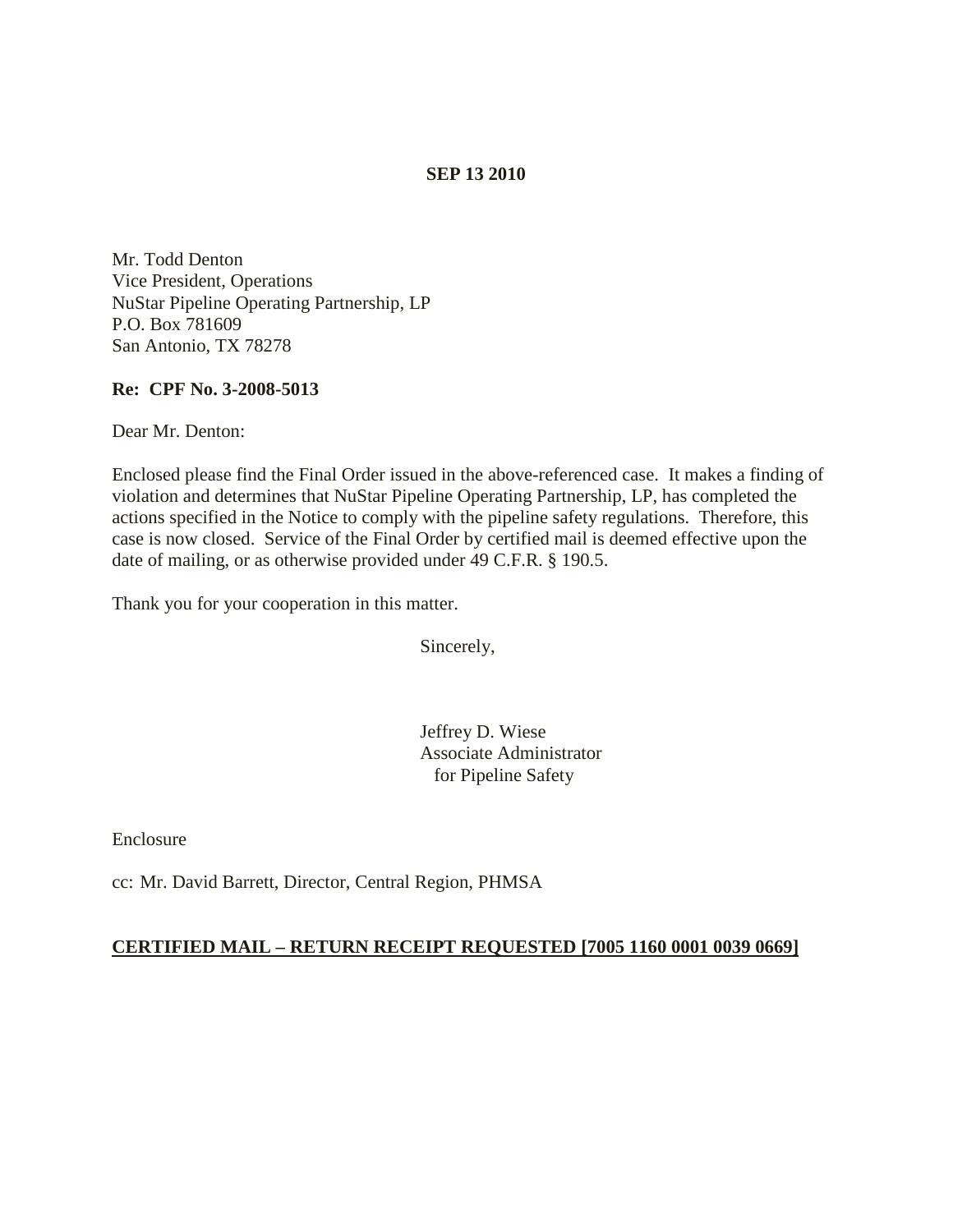## **U.S. DEPARTMENT OF TRANSPORTATION PIPELINE AND HAZARDOUS MATERIALS SAFETY ADMINISTRATION OFFICE OF PIPELINE SAFETY WASHINGTON, D.C. 20590**

**)**

**)**

**)**

**In the Matter of )**

**NuStar Pipeline Operating ) CPF No. 3-2008-5013 Partnership, LP, )**

**\_\_\_\_\_\_\_\_\_\_\_\_\_\_\_\_\_\_\_\_\_\_\_\_\_\_\_\_\_\_\_\_\_\_\_\_**

**Respondent. ) \_\_\_\_\_\_\_\_\_\_\_\_\_\_\_\_\_\_\_\_\_\_\_\_\_\_\_\_\_\_\_\_\_\_\_\_)**

### **FINAL ORDER**

On August 4-8 and 18-21, 2008, pursuant to 49 U.S.C. § 60117, representatives of the Pipeline and Hazardous Materials Safety Administration (PHMSA), Office of Pipeline Safety (OPS), conducted an on-site pipeline safety inspection of the facilities and records of NuStar Pipeline Operating Partnership, LP (NuStar or Respondent), in Missouri, Nebraska and Iowa. NuStar operates over 2,260 miles of anhydrous ammonia pipeline in seven states.

As a result of the inspection, the Director, Central Region, OPS (Director), issued to Respondent, by letter dated December 12, 2008, a Notice of Probable Violation and Proposed Compliance Order (Notice).<sup>[1](#page-1-0)</sup> In accordance with 49 C.F.R. § 190.207, the Notice proposed finding that NuStar had violated 49 C.F.R. § 195.401(b), and proposed ordering Respondent to take certain measures to correct the alleged violation. The Notice also proposed finding that Respondent had committed certain other probable violations of 49 C.F.R. Part 195 and warning Respondent to take appropriate corrective action or be subject to future enforcement action.

NuStar responded to the Notice by letter dated January 9, 2009 (Response). The company did not contest the allegation of violation but provided information concerning the corrective actions it had taken. Respondent did not request a hearing and therefore has waived its right to one.

# **FINDING OF VIOLATION**

In its Response, NuStar did not contest the allegation in the Notice that it violated 49 C.F.R. Part 195, as follows:

<span id="page-1-0"></span> $\frac{1}{1}$  $<sup>1</sup>$  The Notice was erroneously addressed to "NuStar Pipeline Operating Partnership, LLC," instead of the correct</sup> entity, "NuStar Pipeline Operating Partnership, LP." The latter responded to the Notice and is the proper party to which this Final Order is issued.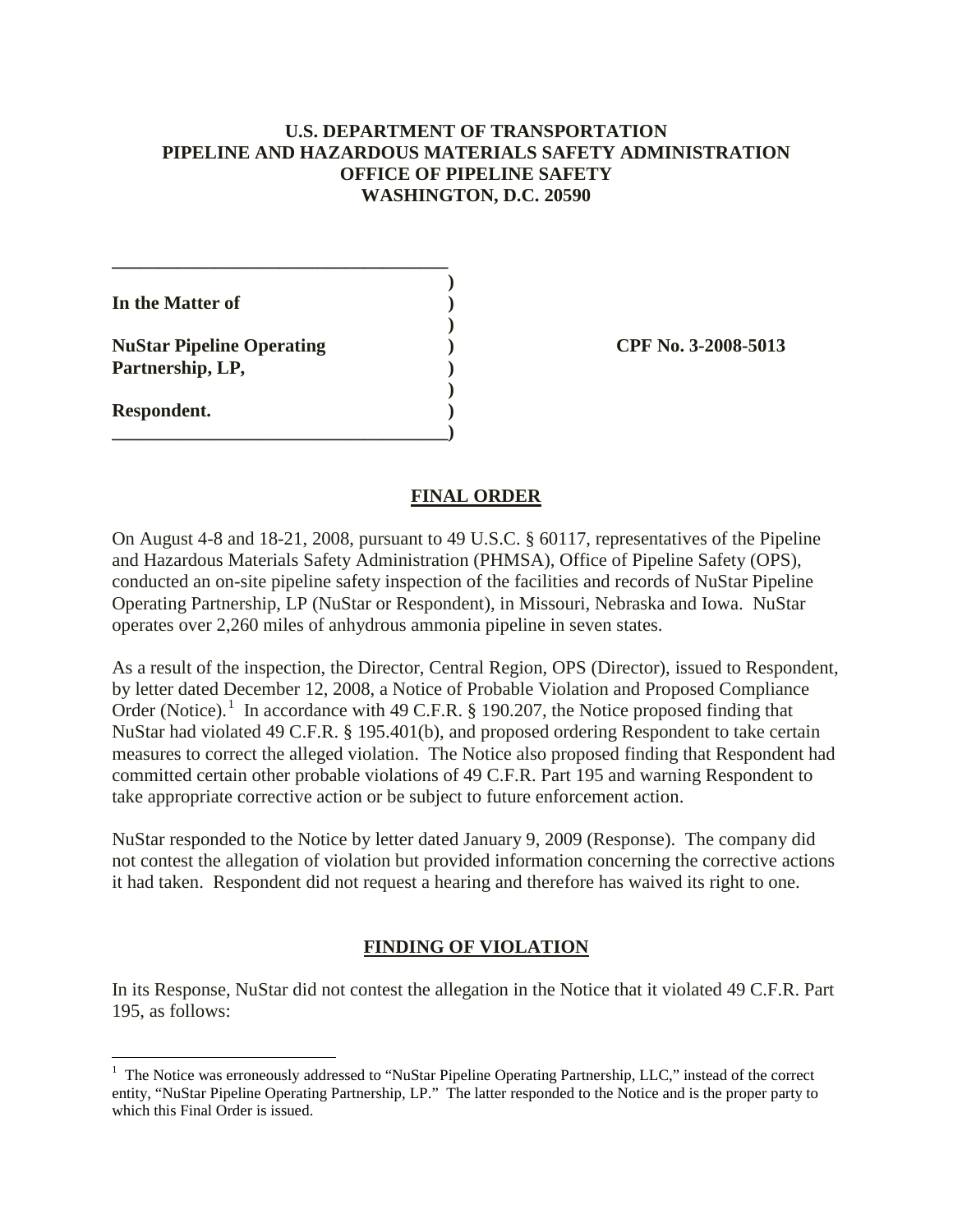**Item 1:** The Notice alleged that Respondent violated 49 C.F.R. § 195.401(b), which states:

#### **§ 195.401 General requirements.**

 $(a) \quad \ldots$ 

(b) Whenever an operator discovers any condition that could adversely affect the safe operation of its pipeline system, it shall correct it within a reasonable time. However, if the condition is of such a nature that it presents an immediate hazard to persons or property, the operator may not operate the affected part of the system until it has corrected the unsafe condition.

The Notice alleged that Respondent violated 49 C.F.R. § 195.401(b) by failing to correct an unsafe condition within a reasonable time. During inspections in 2004 and 2007, PHMSA identified a section of an exposed pipeline span that was being placed under stress by a concrete cap. The Notice alleged that the concrete cap was resting on the pipeline due to erosion. Respondent did not contest this allegation of violation. Accordingly, based upon a review of all of the evidence, I find that Respondent violated 49 C.F.R. § 195.401(b) by failing to correct an unsafe condition that could adversely affect the operation of its pipeline system.

This finding of violation will be considered a prior offense in any subsequent enforcement action taken against Respondent.

### **COMPLIANCE ORDER**

The Notice proposed a compliance order with respect to Item 1 in the Notice for a violation of 49 C.F.R. § 195.401(b). Under 49 U.S.C. § 60118(a), each person who engages in the transportation of hazardous liquids or who owns or operates a pipeline facility is required to comply with the applicable safety standards established under chapter 601. The Director indicates that Respondent has taken the following actions specified in the proposed compliance order:

With respect to the violation of § 195.401(b) (**Item 1**), Respondent remediated the unsafe condition. Respondent removed the concrete cap that was resting on the pipeline and then inspected the line and found that no repairs were necessary. Respondent recoated the exposed portion of the pipeline and placed markers at either end of the exposure. Respondent also provided PHMSA with photographs of these safety improvement, as well as documentation of the associated costs.

Accordingly, I find that compliance has been achieved with respect to this violation. Therefore, the compliance terms proposed in the Notice are not included in this Order.

#### **WARNING ITEMS**

With respect to Items 2 and 3, the Notice alleged probable violations of Part 195 but did not propose a civil penalty or compliance order for these items. Therefore, these are considered to be warning items. The warnings were for: